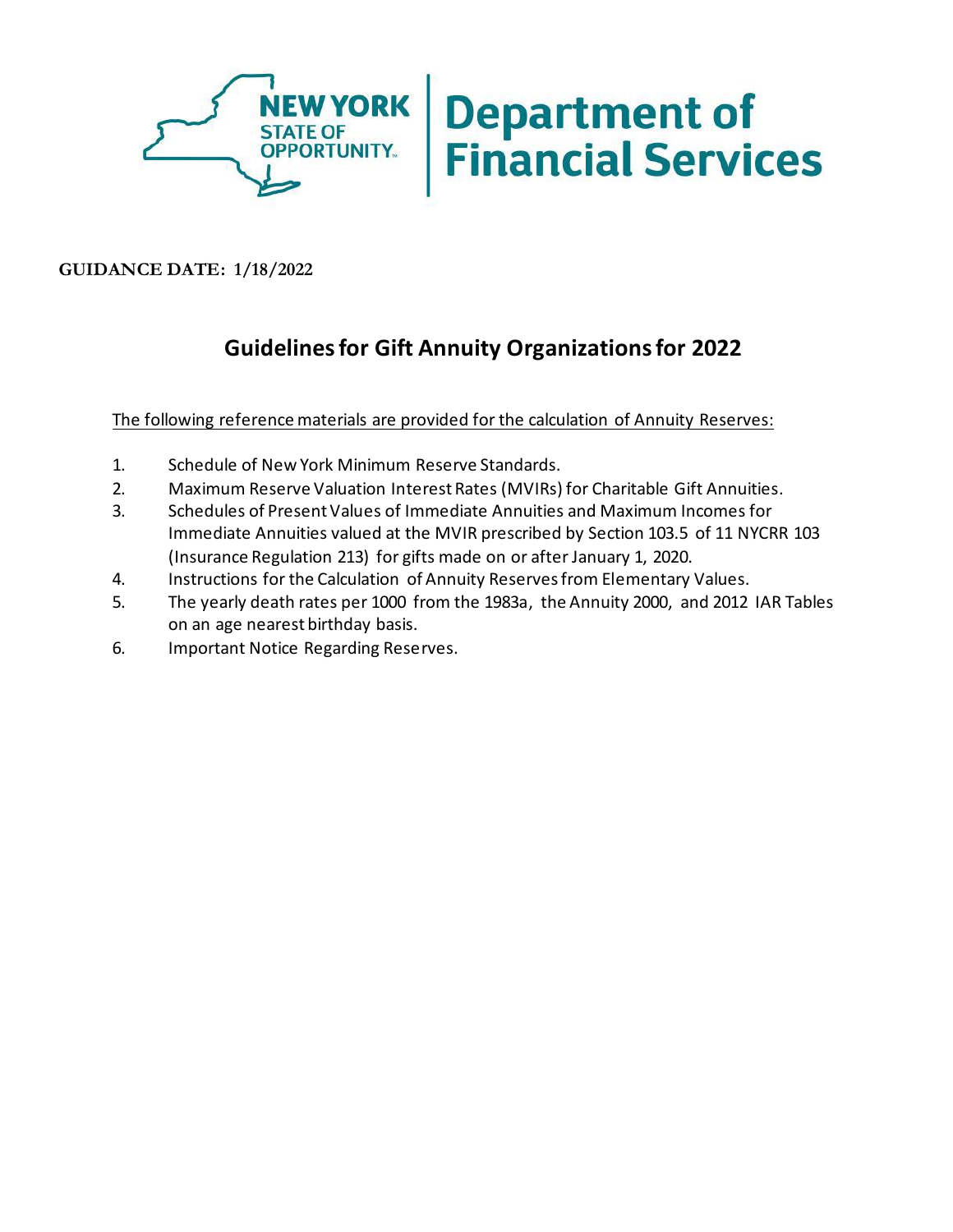## **Schedule of NY Minimum Reserve Standards**

## **Single Premium Immediate Annuities**

| <b>Issue Dates</b>      | Minimum Reserve Standard (without AOM)           |
|-------------------------|--------------------------------------------------|
| Prior to 1960           | 1937 Standard Annuity Table @ 3.00%              |
| 1/1/60 through 12/31/78 | 1937 Standard Annuity Table @ 3.50%              |
| 1/1/79 through 12/31/81 | 1971 Individual Annuity Mortality Table @ 7.50%  |
| 1/1/82 through 12/31/82 | 1971 Individual Annuity Mortality Table @ 10.50% |
| 1/1/83 through 12/31/83 | 1971 Individual Annuity Mortality Table @ 9.50%  |
| 1/1/84 through 12/31/85 | 1983 "a" Table @ 9.50%                           |
| 1/1/86 through 12/31/86 | 1983 "a" Table @ 8.50%                           |
| 1/1/87 through 12/31/87 | 1983 "a" Table @ 8.00%                           |
| 1/1/88 through 12/31/89 | 1983 "a" Table @ 8.25%                           |
| 1/1/90 through 12/31/91 | 1983 "a" Table @ 8.00%                           |
| 1/1/92 through 12/31/92 | 1983 "a" Table @ 7.75%                           |
| 1/1/93 through 12/31/93 | 1983 "a" Table @ 7.00%                           |
| 1/1/94 through 12/31/94 | 1983 "a" Table @ 6.50%                           |
| 1/1/95 through 12/31/95 | 1983 "a" Table @ 7.25%                           |
| 1/1/96 through 12/31/97 | 1983 "a" Table @ 6.75%                           |
| 1/1/98 through 12/31/99 | 1983 "a" Table @ 6.25%                           |
| 1/1/00 through 12/31/00 | 2000 Annuity table @ 7.00%                       |
| 1/1/01 through 12/31/01 | 2000 Annuity table @ 6.75%                       |
| 1/1/02 through 12/31/02 | 2000 Annuity table @ 6.50%                       |
| 1/1/03 through 12/31/03 | 2000 Annuity table @ 6.00%                       |
| 1/1/04 through 12/31/04 | 2000 Annuity table @ 5.50%                       |
| 1/1/05 through 12/31/06 | 2000 Annuity table @ 5.25%                       |
| 1/1/07 through 12/31/08 | 2000 Annuity table @ 5.50%                       |
| 1/1/09 through 12/31/09 | 2000 Annuity table @ 6.00%                       |
| 1/1/10 through 12/31/10 | 2000 Annuity table @ 5.25%                       |
| 1/1/11 through 12/31/11 | 2000 Annuity table @ 5.00%                       |
| 1/1/12 through 12/31/12 | 2000 Annuity table @ 4.25%                       |
| 1/1/13 through 12/31/13 | 2000 Annuity table @ 4.00%                       |
| 1/1/14 through 12/31/14 | 2000 Annuity table @ 4.50%                       |
| 1/1/15 through 12/31/15 | 2012 IAR table @ 4.00%                           |
| 1/1/16 through 12/31/16 | 2012 IAR table @ 4.00%                           |
| 1/1/17 through 12/31/17 | 2012 IAR table @ 3.75%                           |
| 1/1/18 through 12/31/18 | 2012 IAR table @ 3.75%                           |
| 1/1/19 through 12/31/19 | 2012 IAR table @ 4.00%                           |
| 1/1/20 through 12/31/22 | 2012 IAR table @ MVIR per 11 NYCRR 103.5         |